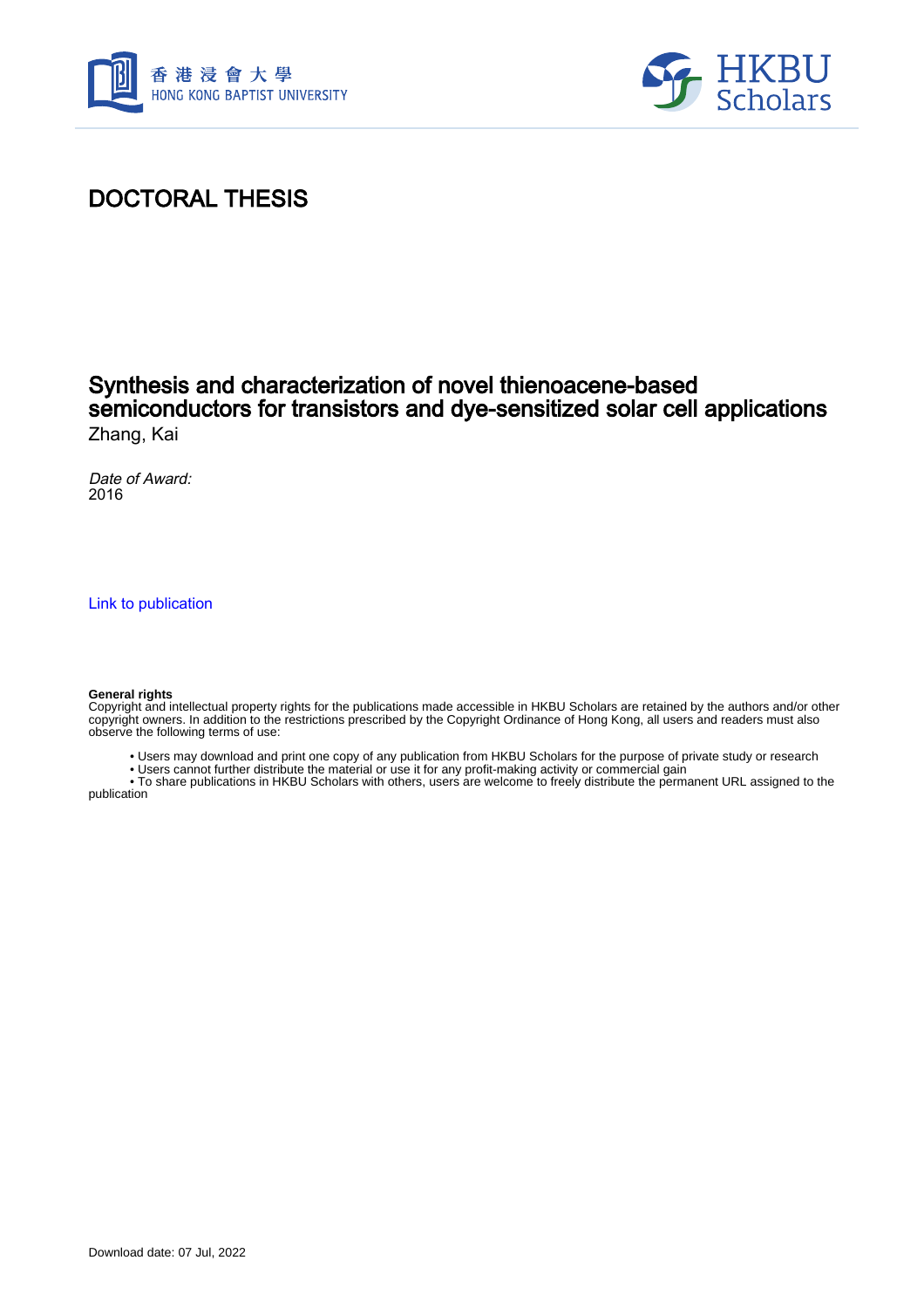## **Abstract**

<span id="page-1-0"></span>Organic field-effect transistors (OFET) have attracted considerable interests as a promising technology for the next-generation flexible electronics. Thioacenes have recently emerged as potential semiconducting materials for OFETs. On the other hand, Photovoltaic (PV) technology is regarded as a prospective alternative for green and renewable energy source. Recently, dye sensitized solar cells (DSSCs) have drawn intensive attention and showed great potential for practical application. Herein, the research in this thesis would include the synthesis and characterization of novel thioacene-based semiconductors for OFET and DSSC applications.

To begin with, a general review on the current status of organic semiconductors for OFET and DSSC applications was presented in Chapter 1.

In chapter 2, a series of novel benzodithieno[3,2-*b*]thiophene derivatives (**BDTT-n**) with different lateral alkyloxy groups were designed and synthesized. In addition, alkyloxy-substituted benzo[2,1-*b*:3,4-*b*']bis-[1]benzothiophenes derivatives (**BBBT-n**) were also synthesized. The performances of OFETs based on **BDTT-n** and **BBBT-n** have been fully investigated. Among them, **BDTT-4**  based OFET exhibited the highest hole mobility of 1.74  $\text{cm}^2/\text{(Vs)}$  with a current on/off ratio above  $10^7$  without annealing.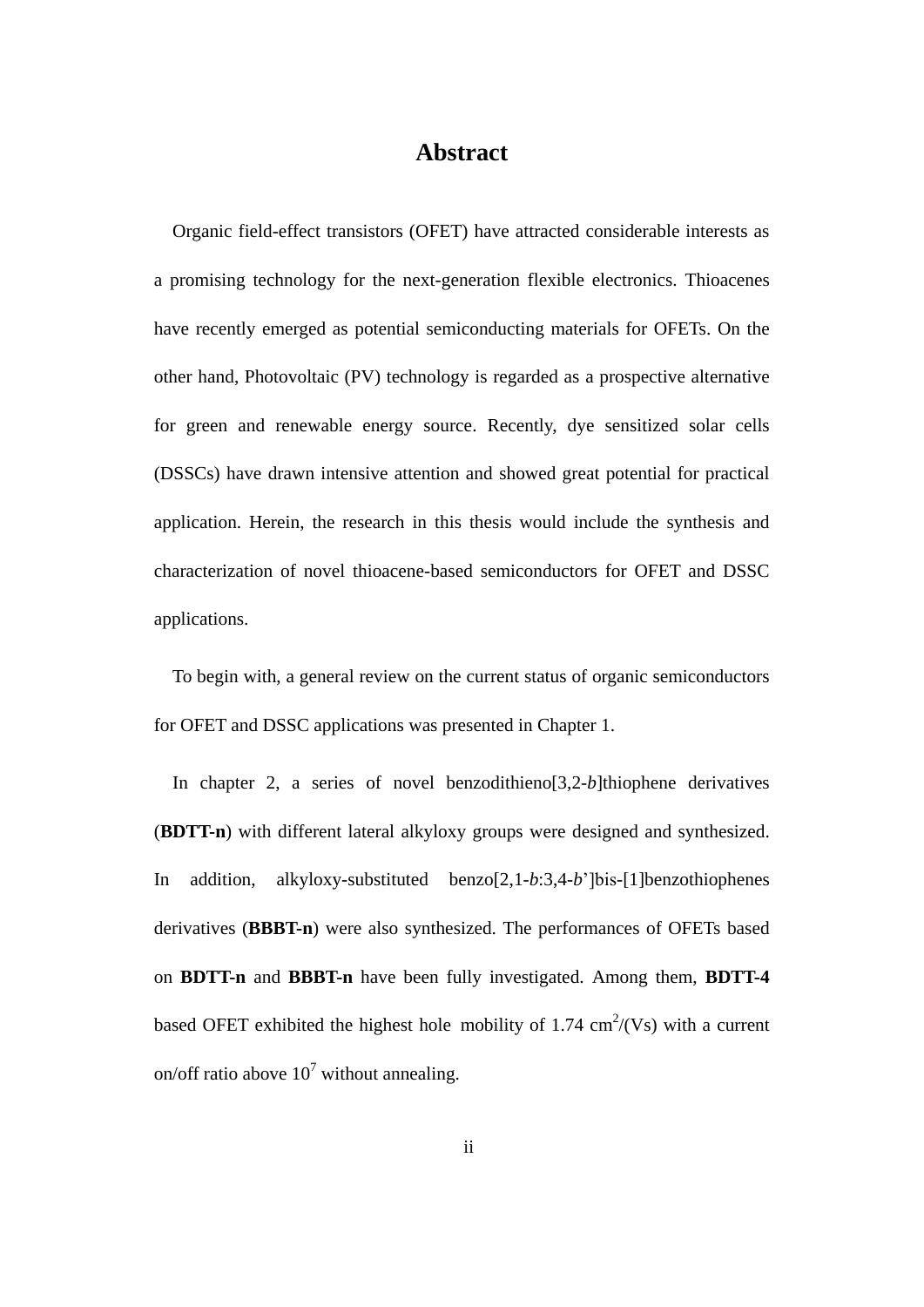In chapter 3, a novel series of naphthodithiophene-based oligomers with D-A-D-A-D structure motif were designed and synthesized. All these oligomers have been fully characterized by NMR and mass spectrometry. The hole mobility properties of these oligomers were determined in OFETs as fabricated by drop-coating technique. These oligomers exhibited typical p-type semiconducting behavior. A mobility of  $1.6 \times 10^{-2}$  cm<sup>2</sup>/(Vs) was demonstrated by **ENBT** based OFET with a current on/off ratio in the range of  $10^{5-7}$  after annealing at 160 °C.

Besides, in chapter 4, a novel  $\pi$ -bridge, namely naphthodithienothiophene was developed and employed to explore photosensitizers for DSSC application. In this work, four novel photosensitizers with D-A- $\pi$ -A or D- $\pi$ -A structure motif were designed and synthesized in which the carbazole or triphenylamine derivative was used as a donating group and benzothiadiazole was applied as auxiliary accepting group. The performances of DSSCs based on these photosensitizers have been fully investigated. Among them, **CB-NDTT-CA** based device exhibited the highest power conversion efficiency (PCE) of 7.29%. Meanwhile, the interfacial properties of these photosensitizers anchored on  $TiO<sub>2</sub>$  have also been studied by *ab*-initio simulation and Gaussian calculations.

In chapter 5, another novel series of photosensitizers with benzodithienothiophene as the  $\pi$ -bridge would be presented, in which different donors, auxiliary acceptors, and structures were incorporated into the frameworks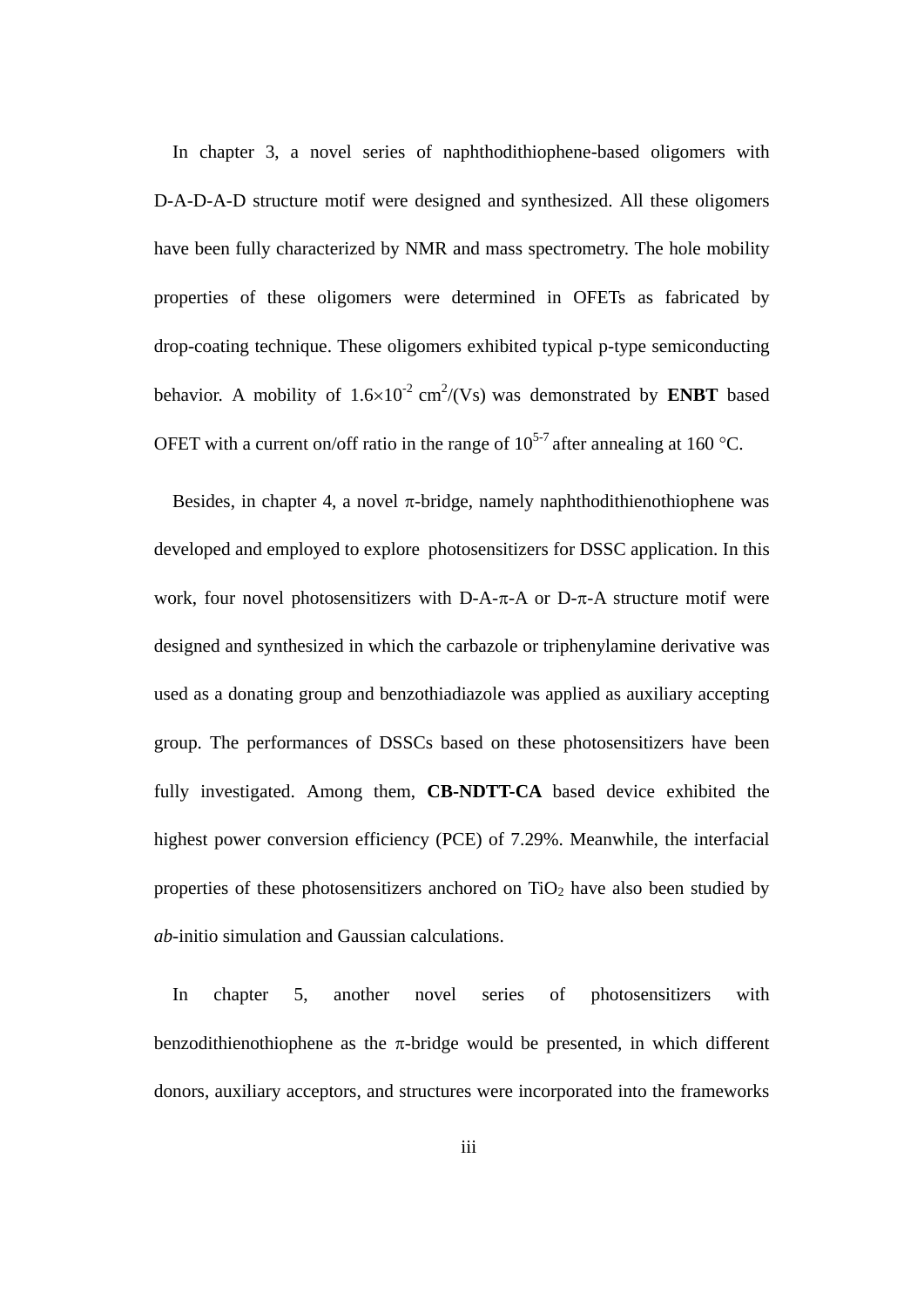of  $D$ - $\pi$ -A motif to investigate the relationship between the structure and properties. The performances of DSSCs based on these photosensitizers have been fully investigated, and **BD-5** based device exhibited the best power conversion efficiency (PCE) of 4.66%. Furthermore, it was demonstrated that molecular engineering was an efficient way to modulate the performance of the DSSCs in which benzothiadiazole was used as an effective auxiliary accepting group in constructing photosensitizers with D-A- $\pi$ -A structure motif. The di-anchoring approach was also found to be a promising method to design photosensitizers with improved performance.

**Key words:** organic semiconductors, organic field-effect transistor, photosensitizers, DSSCs, naphdithienothiophene, benzodithienothiophen, naphdithiophene.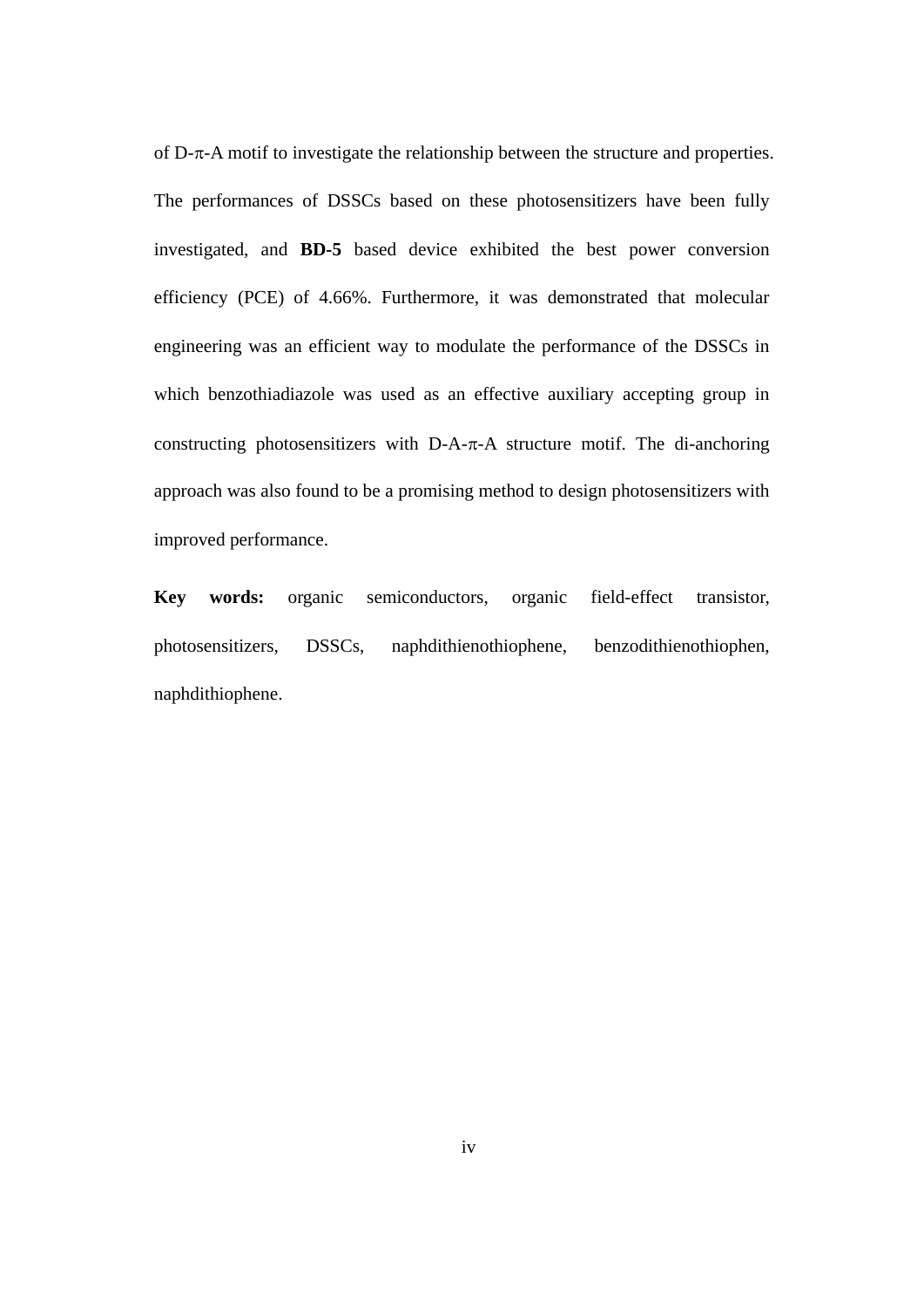# **Table of Contents**

<span id="page-4-0"></span>

|     | <b>Chapter 1 Introduction Organic Transistors and Dye Sensitized Solar Cells</b> |
|-----|----------------------------------------------------------------------------------|
|     | $\mathbf{1}$                                                                     |
| 1.1 |                                                                                  |
|     | 1.1.1                                                                            |
|     | 1.1.1.1 Basic operation of organic field effect transistors 3                    |
|     |                                                                                  |
|     |                                                                                  |
|     | 1.1.1.4 Packing-state of organic semiconductors                                  |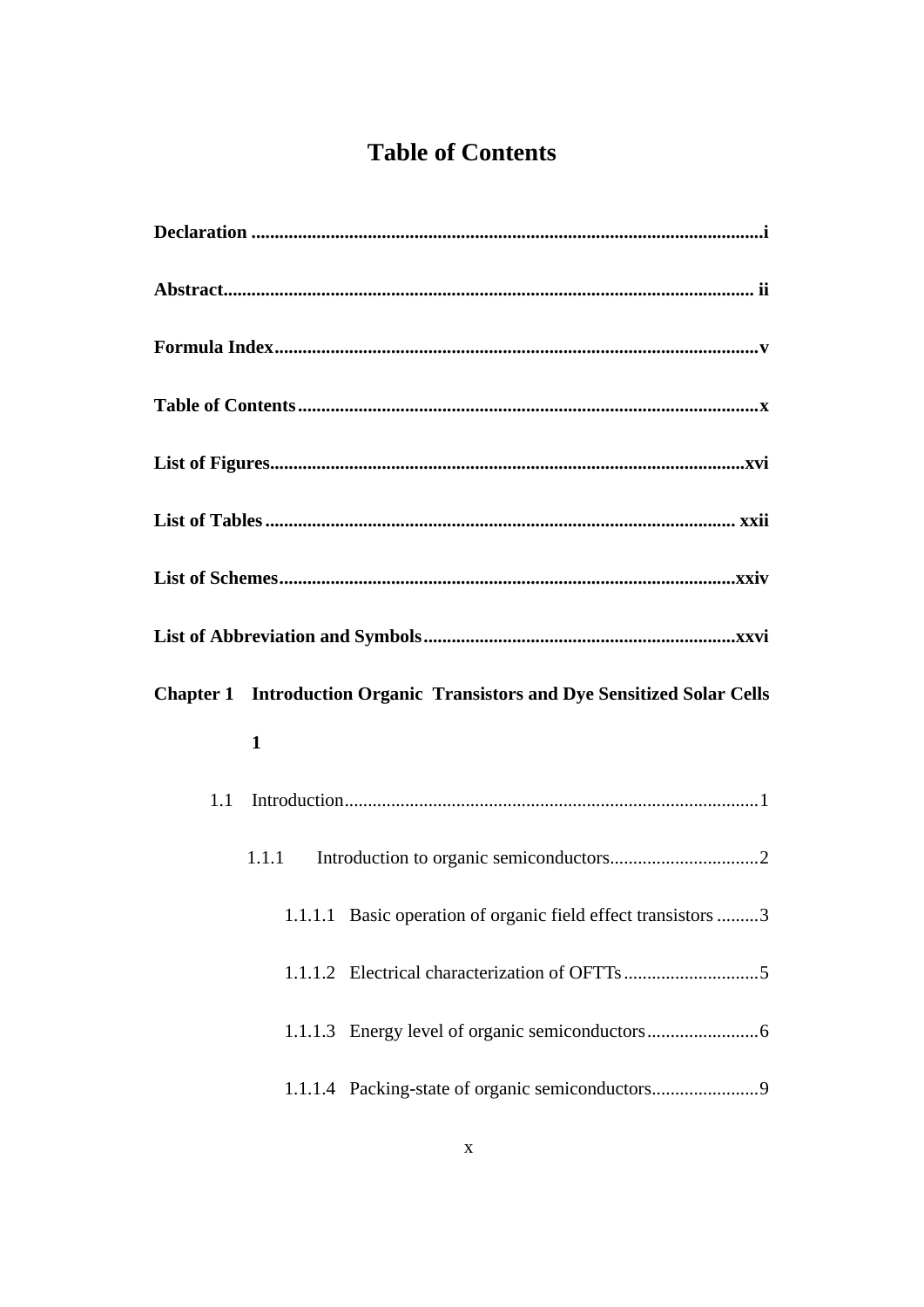|                  | 1.1.2         |                                                                       |
|------------------|---------------|-----------------------------------------------------------------------|
|                  |               |                                                                       |
|                  |               |                                                                       |
|                  |               |                                                                       |
|                  |               |                                                                       |
|                  |               |                                                                       |
|                  |               |                                                                       |
| 1.3              |               |                                                                       |
| <b>Chapter 2</b> |               | Synthesis and Characterization<br>of                                  |
|                  |               | Benzodithieno[3,2-b]thiophenes for Organic Field Effect Transistors55 |
| 2.1              |               |                                                                       |
|                  | 2.2 Synthesis | 57                                                                    |
| 2.3              |               |                                                                       |
|                  | 2.3.1         |                                                                       |
|                  | 2.3.2         |                                                                       |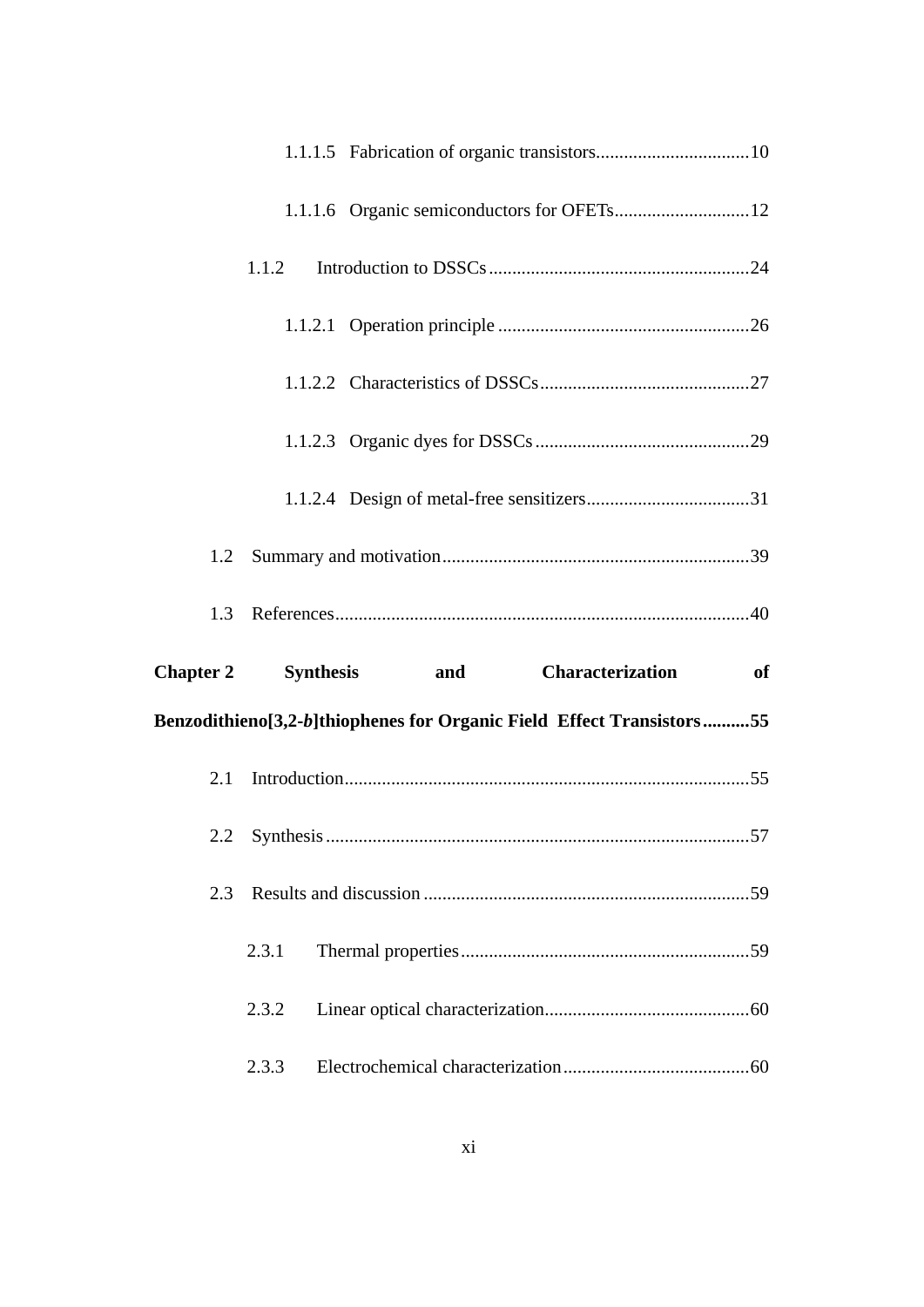|                  | 2.3.4 |                                                      |     |
|------------------|-------|------------------------------------------------------|-----|
|                  | 2.3.5 |                                                      |     |
| 2.4              |       |                                                      |     |
| 2.5              |       |                                                      |     |
|                  | 2.5.1 |                                                      |     |
|                  | 2.5.2 |                                                      |     |
| 2.6              |       |                                                      |     |
| <b>Chapter 3</b> |       | Naphthodithiophene-based D-A-D-A-D Type Oligomer for |     |
|                  |       |                                                      |     |
|                  |       |                                                      |     |
| 3.1              |       |                                                      |     |
| 3.2              |       |                                                      |     |
| 3.3              |       |                                                      |     |
|                  |       | 3.3.1 Thermal properties                             | .96 |
|                  | 3.3.2 |                                                      |     |
|                  | 3.3.3 |                                                      |     |
|                  | 3.3.4 |                                                      |     |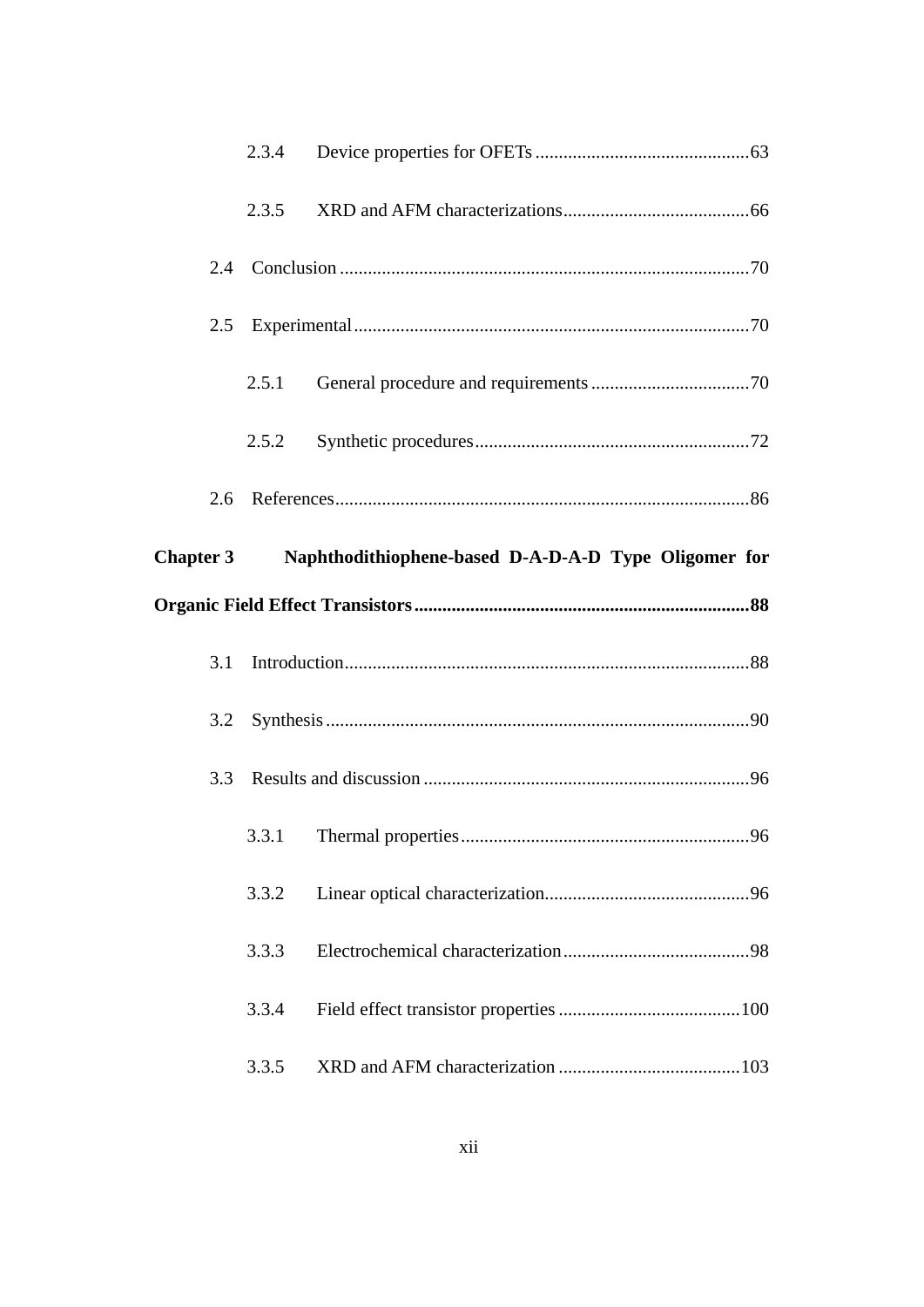| 3.5              |           |                                        |
|------------------|-----------|----------------------------------------|
|                  | 3.5.1     | General requirements and procedures106 |
|                  | 3.5.2     |                                        |
| 3.6              |           |                                        |
| <b>Chapter 4</b> | Efficient | Naphthodithieno[3,2-b]thiophene-based  |
|                  |           |                                        |
| 4.1              |           |                                        |
| 4.2              |           |                                        |
| 4.3              |           |                                        |
|                  | 4.3.1     |                                        |
|                  |           |                                        |
|                  |           |                                        |
|                  |           |                                        |
|                  |           |                                        |
|                  | 4.3.2     |                                        |
|                  |           |                                        |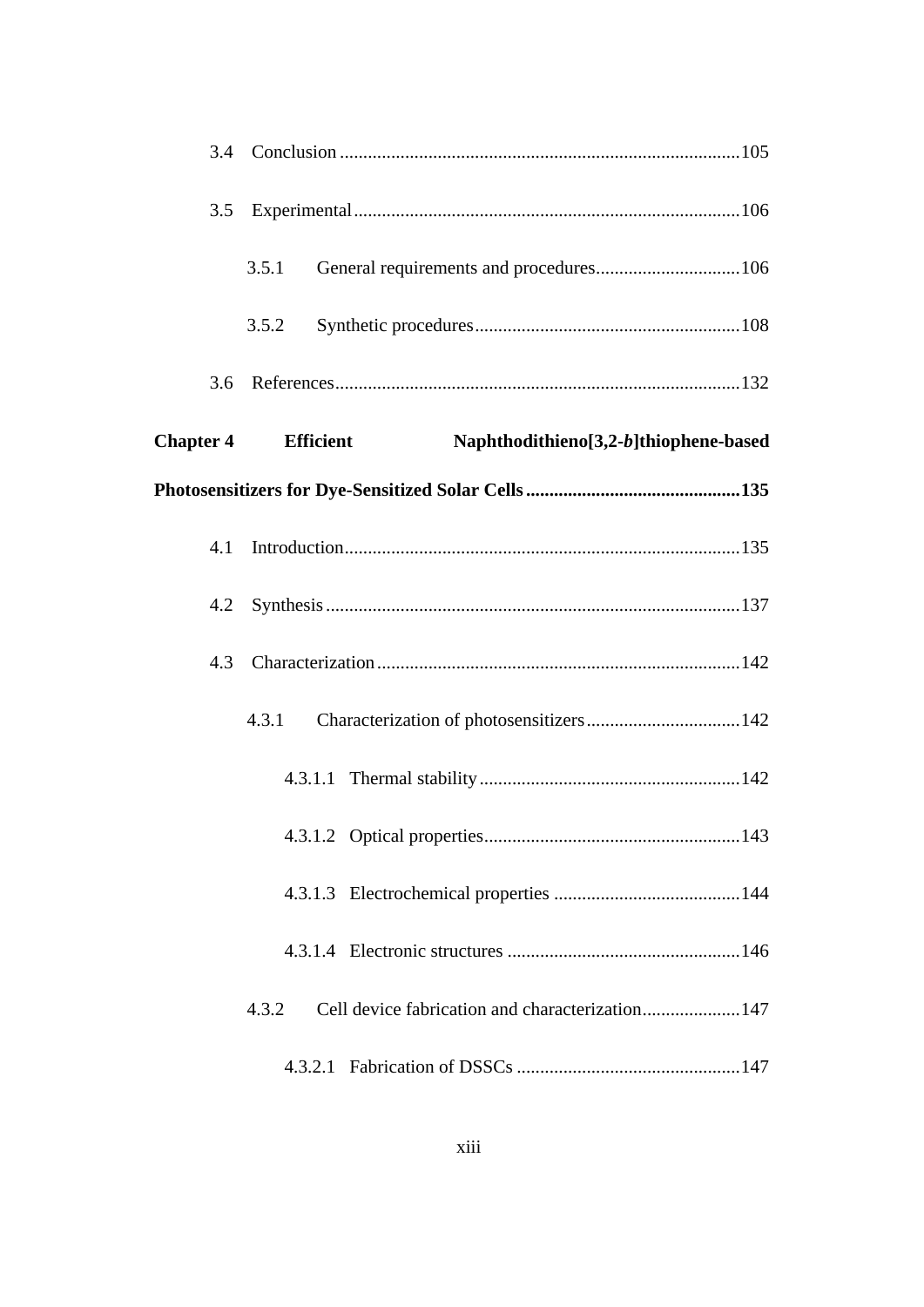|     | 4.5.1 |                                 |                         |                                                                         |
|-----|-------|---------------------------------|-------------------------|-------------------------------------------------------------------------|
|     | 4.5.2 |                                 |                         |                                                                         |
|     |       |                                 |                         |                                                                         |
|     |       | Chapter 5 Synthesis and         | <b>Characterization</b> | <sub>of</sub>                                                           |
|     |       |                                 |                         | Benzodithienothiophene-based Photosensitizers for DSSC Application  184 |
| 5.1 |       |                                 |                         |                                                                         |
| 5.2 |       |                                 |                         |                                                                         |
| 5.3 |       |                                 |                         |                                                                         |
|     | 5.3.1 |                                 |                         |                                                                         |
|     |       | 5.3.2 Linear optical properties |                         | 193                                                                     |
|     | 5.3.3 |                                 |                         |                                                                         |
|     | 5.3.4 |                                 |                         |                                                                         |
|     | 5.3.5 |                                 |                         |                                                                         |
|     |       |                                 |                         |                                                                         |